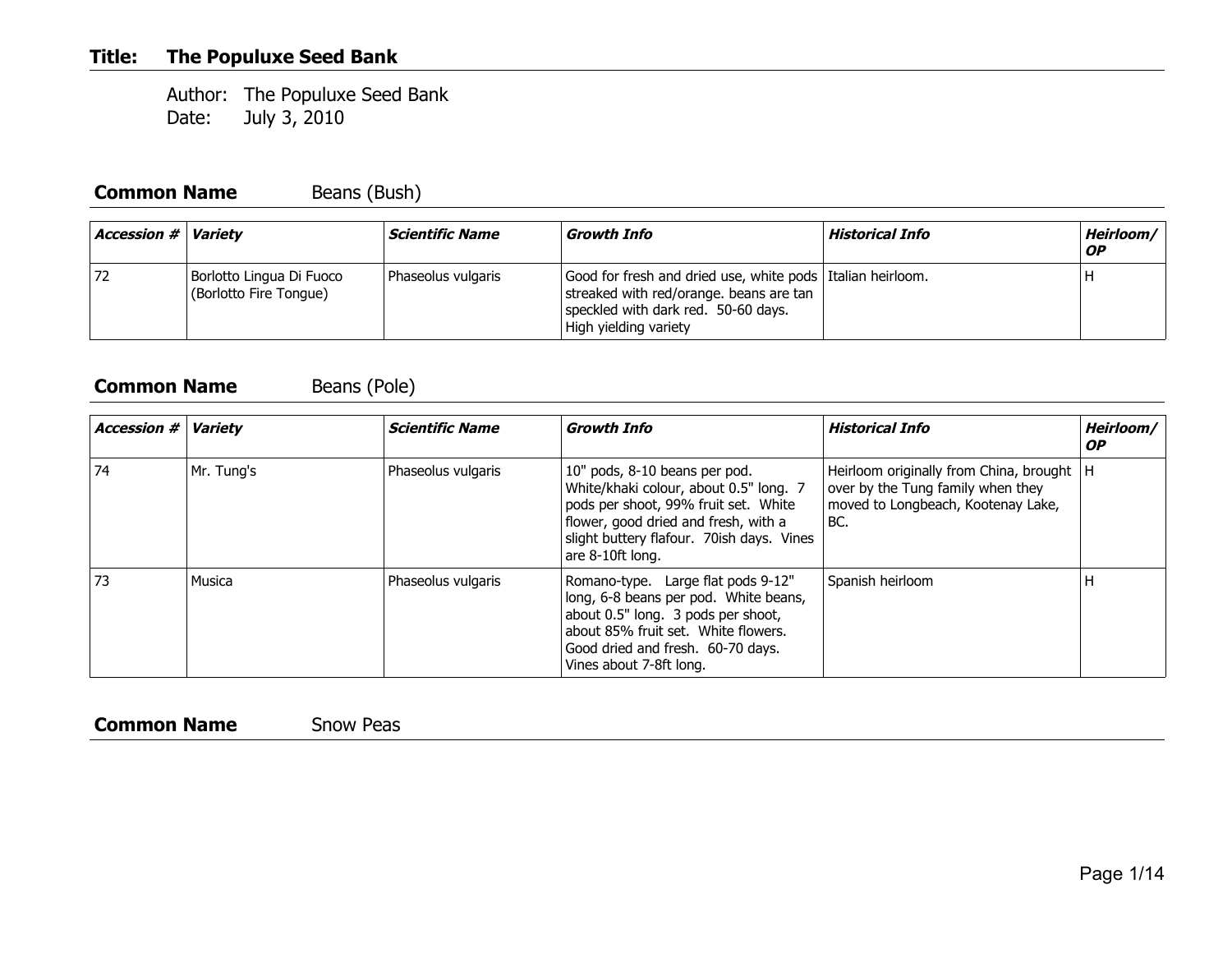### Author:<br>Date:

7/3/10

| <b>Accession # Variety</b> |        | <i><b>Scientific Name</b></i>     | Growth Info                                                                                                                                                                                                    | Historical Info                                                | Heirloom/<br><b>OP</b> |
|----------------------------|--------|-----------------------------------|----------------------------------------------------------------------------------------------------------------------------------------------------------------------------------------------------------------|----------------------------------------------------------------|------------------------|
| 75                         | Slocan | Pisum sativum var.<br>saccharatum | Large 7ft vines, prolific producer. White   Heirloom brought by Japanese<br>flowrs. Leaves are green with white<br>splotchy-dot variegation. Does very well   prisoners?) during WWII to the area.<br>in heat. | immigrants (possibly internment camp<br>Originally from Japan. |                        |

#### **Common Name** Tomato

| <b>Accession #</b> | <b>Variety</b>                   | <b>Scientific Name</b> | <b>Growth Info</b>                                                                                                                                                                                                                                                                                                                                    | <b>Historical Info</b>                                                                                                                                                                                                                                                                                                                                                                     | Heirloom/<br><b>OP</b> |
|--------------------|----------------------------------|------------------------|-------------------------------------------------------------------------------------------------------------------------------------------------------------------------------------------------------------------------------------------------------------------------------------------------------------------------------------------------------|--------------------------------------------------------------------------------------------------------------------------------------------------------------------------------------------------------------------------------------------------------------------------------------------------------------------------------------------------------------------------------------------|------------------------|
|                    | 1884 Purple (Purple<br>Doughnut) | Solanum lycopersicum   | Excellent yields of large purple/dark pink<br>fruit, light green shoulders. 8-20oz fruit.<br>Very good flavour, juicy sweet and rich.<br>Very meaty. A bit of radial cracking in<br>wet weather. Regular leaf.<br>Indeterminate. 77 days.                                                                                                             | Jeff Casey of Alberta, Canada received<br>the seeds for "1884" tomato from<br>Michael Gunn of Pasadena, Texas in<br>2005, and shared with Tatiana<br>Kouchnareva (B.C KO T) in Dec 2005.<br>Both Jeff and Tatiana grew it in 2006<br>and obtained large dark black-purple<br>fruits which, in Tatiana's opinion, were<br>better than the original 1884. Tatiana<br>named it "1884 Purple". | <b>OP</b>              |
| $\mathcal{P}$      | Ananas Noir                      | Solanum lycopersicum   | Very meaty beefsteak fruit. Black<br>streaked with green shoulders, Very<br>creamy inside, cannot be kept long after<br>picking. Reportedly came from a stray<br>seed of 'Pineapple', was selected and<br>bred out, although may not be 100%<br>stable yet. Good flavour, sweet with<br>mild acid overtones. Regular leaf.<br>Indeterminate. 85 days. | This tomato appeared in a Pineapple<br>tomato patch and was developed and<br>stabilized by Pascal Moreau, a<br>horticulturist in Belgium. First<br>introduced to SSE in 2003.                                                                                                                                                                                                              | <b>OP</b>              |
| 3                  | Andrina Dwarf                    | Solanum lycopersicum   | Small cherry tomato, plant reaches on 6"<br>high and can be grown in a 6" pot.<br>Good yields of tiny cherry tomatoes,<br>round and red. Regular leaf.<br>Determinate. 60 days.                                                                                                                                                                       | Reportedly originated from Russia.                                                                                                                                                                                                                                                                                                                                                         | H                      |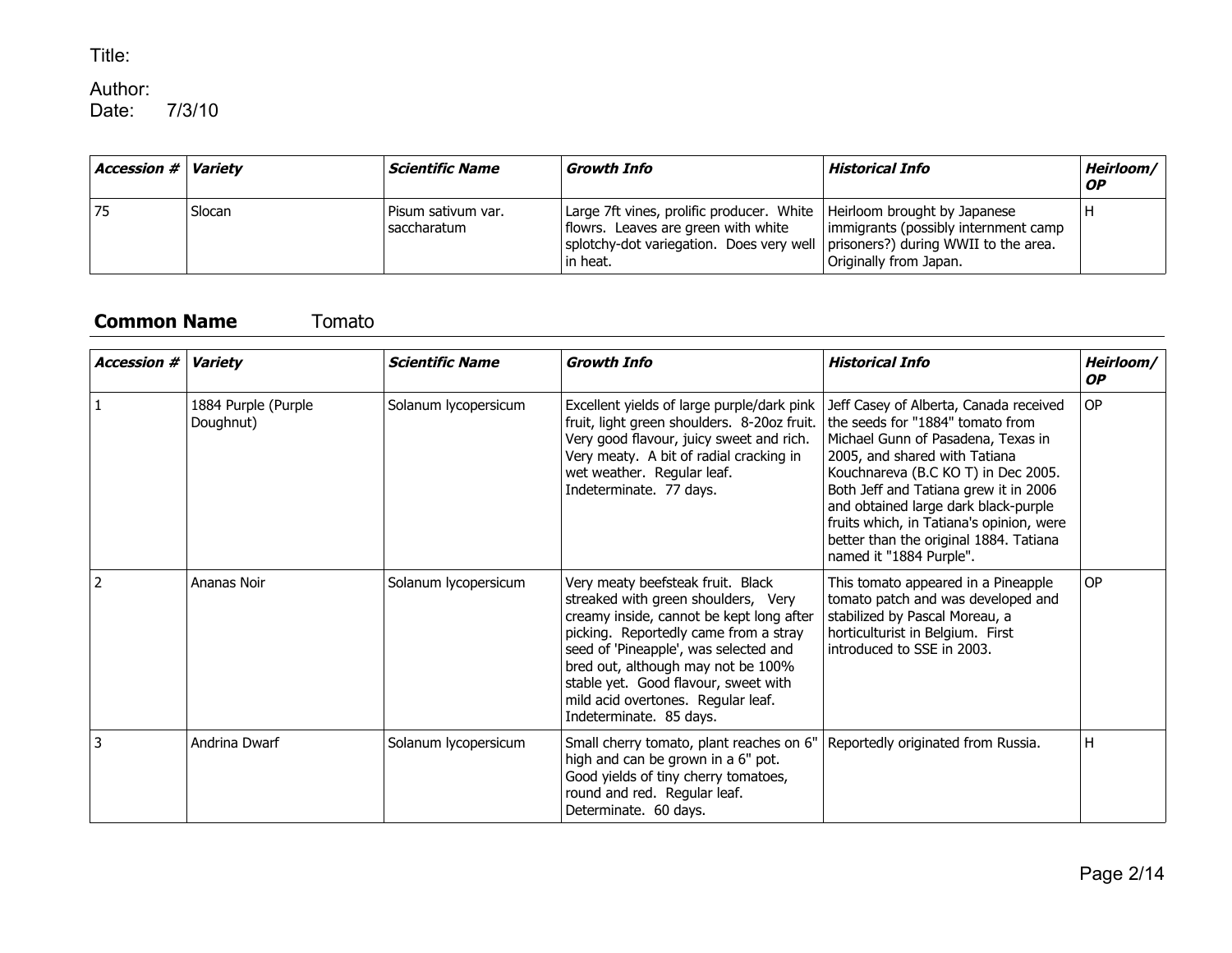## Author:<br>Date:

| <b>Accession #</b> | <b>Variety</b>         | <b>Scientific Name</b> | <b>Growth Info</b>                                                                                                                                                                                                       | <b>Historical Info</b>                                                                                                                                          | Heirloom/<br><b>OP</b> |
|--------------------|------------------------|------------------------|--------------------------------------------------------------------------------------------------------------------------------------------------------------------------------------------------------------------------|-----------------------------------------------------------------------------------------------------------------------------------------------------------------|------------------------|
| $\overline{4}$     | Armenian               | Solanum lycopersicum   | 1lb bi-coloured oblate fruit with<br>yellow/orange skin and flesh. Slight red<br>marbling sometimes in the flesh.<br>Beefsteak-type fruit. Regular leaf.<br>Indeterminate, 75 days.                                      | Originally from Armenia, as per<br>Charlotte Mullens of West Virginia, who<br>was the original source of the seed in<br>1990.                                   | H                      |
| 5                  | Azoychka (Azochka)     | Solanum lycopersicum   | Good sized 6-12oz fruit, moderate<br>production in high heat. Lemon yellow,<br>very non uniform. Indet., RL plant.<br>Likes to vine upwards. Very sweet,<br>fruity and low acidic flavour. 75-80<br>days.                | Russian heirloom, 'Azochka' was a<br>common Arabic female name in Russian<br>in the mid-20th century.                                                           | H                      |
| 6                  | Beauty King            | Solanum lycopersicum   | Large, oblate beefsteak type, non<br>uniform in shape. Bicoloured red and<br>orange, with yellow innards. Reported 1<br>large (1lb) fruit/cluster, the rest will be<br>smaller. Regular leaf. Indeterminate.<br>83 days. | Most likely a sport from 'Big Rainbow',<br>and may not yet be entirely stable.<br>From Brad Gates of Wild Boar Farms.                                           | OP                     |
| $\overline{7}$     | Big Orange (Tangerine) | Solanum lycopersicum   | Large orange beefsteak fruit, bright<br>orange in colour (hence the name).<br>Good flavour and few seeds. Fruit<br>weighs 1-2lbs each. Indeterminate.<br>Regular leaf. 75 days.                                          | ?                                                                                                                                                               | OP/H?                  |
| 8                  | Black & Brown Boar     | Solanum lycopersicum   | Produces 3-4oz globular fruit, brown<br>with green striping. Sets very well in hot<br>weather, good flavour. Regular leaf.<br>Indeterminate. 70-75 days.                                                                 | Discovered and stabilized by Brad<br>Gates, Wild Boar Farms, Vacaville, CA.<br>It came from a row of Green Zebra<br>plants at Brad's farm.                      | OP                     |
| 9                  | <b>Black From Tula</b> | Solanum lycopersicum   | RL, indeterminate. Very flavourful,<br>earthy, acidic, yet somewhat sweet<br>complex flavour. Big heavy 3" diameter<br>fruit. 80 days.                                                                                   | Family heirloom from Ukraine. This<br>variety was imported from Russia<br>(Marina Danilenko) by Seed Savers<br>Exchange and offered in the SSE 1996<br>Yearbook | H                      |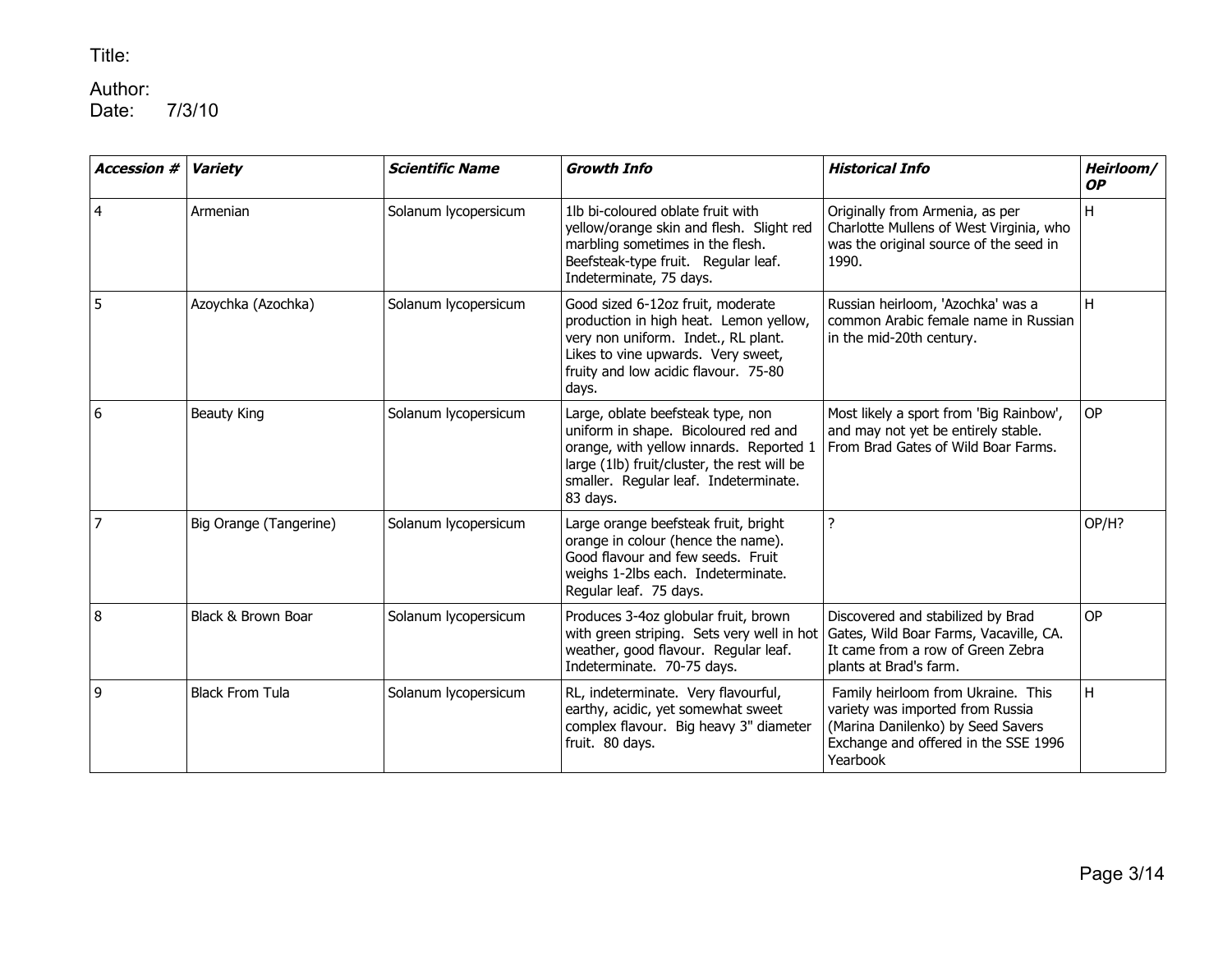## Author:<br>Date:

| <b>Accession #</b> | <b>Variety</b>    | <b>Scientific Name</b> | <b>Growth Info</b>                                                                                                                                                                            | <b>Historical Info</b>                                                                                                                                                                                                                                                                                                                                                                                                                                                                                 | Heirloom/<br><b>OP</b> |
|--------------------|-------------------|------------------------|-----------------------------------------------------------------------------------------------------------------------------------------------------------------------------------------------|--------------------------------------------------------------------------------------------------------------------------------------------------------------------------------------------------------------------------------------------------------------------------------------------------------------------------------------------------------------------------------------------------------------------------------------------------------------------------------------------------------|------------------------|
| 10                 | <b>Black Plum</b> | Solanum lycopersicum   | Plum shaped mahogany/black fruit. 2"<br>in diameter, very productive, with good<br>flavour. 2oz fruit. Regular leaf.<br>Indeterminate, 75 days.                                               | Russian variety acquired by Seed Savers   H<br>Exchange in the early 1990s from<br>Marina Danilenko of Moscow, Russia.                                                                                                                                                                                                                                                                                                                                                                                 |                        |
| 11                 | Blondkopfchen     | Solanum lycopersicum   | Small lemon yellow cherry, RL, indet.,<br>produces in large clusters on a large<br>vine. Mild, sweet flavour. 70-75 days.                                                                     | "Blondkopfchen" means "Little Blond<br>Girl" in German. obtained from the<br>Gatersleben seed bank in Germany in<br>the late 1980s.                                                                                                                                                                                                                                                                                                                                                                    | OP/H?                  |
| 12                 | <b>Bramki</b>     | Solanum lycopersicum   | Red oblate fruit, up to 1lb. Good heat<br>tolerance, good tomato flavour. Regular<br>leaf. Indeterminate. 75 days.                                                                            | Heirloom of Polish origin(?)                                                                                                                                                                                                                                                                                                                                                                                                                                                                           | H                      |
| 13                 | Brandywine        | Solanum lycopersicum   | Original pink variety, large beefsteak<br>tomato. Very meaty, pink, with slight<br>green shoulders. Good flavour. Doesn't<br>seem to like the heat. Potato leafed.<br>Indeterminate, 95 days. | Brandywine is a tomato that found its<br>way into the Seed Savers Exchange<br>collection in 1982. It got there via an<br>elderly (now deceased) Ohio gardener<br>named Ben Quisenberry, who received<br>the variety from a woman named Dorris<br>Sudduth Hill - she stated that they had<br>been in her family for over 80 years. I<br>do not know where the Dorris came<br>from - hence, where the tomato<br>originated. See:<br>http://nctomatoman.topcities.com/Articl<br>es/Brandywine_History.htm | H.                     |
| 14                 | Caro Rich         | Solanum lycopersicum   | Orange skin, reportedly 5-10x more<br>beta-carotene then other tomato<br>varieties. Juicy and fruity flavour. 4-8<br>oz red fruit. Regular leaf.<br>Indeterminate. 80 days.                   | An improved strain of Caro Red,<br>developed by E.C. Tigchelaar and M.L.<br>Tomes at Purdue University and<br>released in 1973.                                                                                                                                                                                                                                                                                                                                                                        | <b>OP</b>              |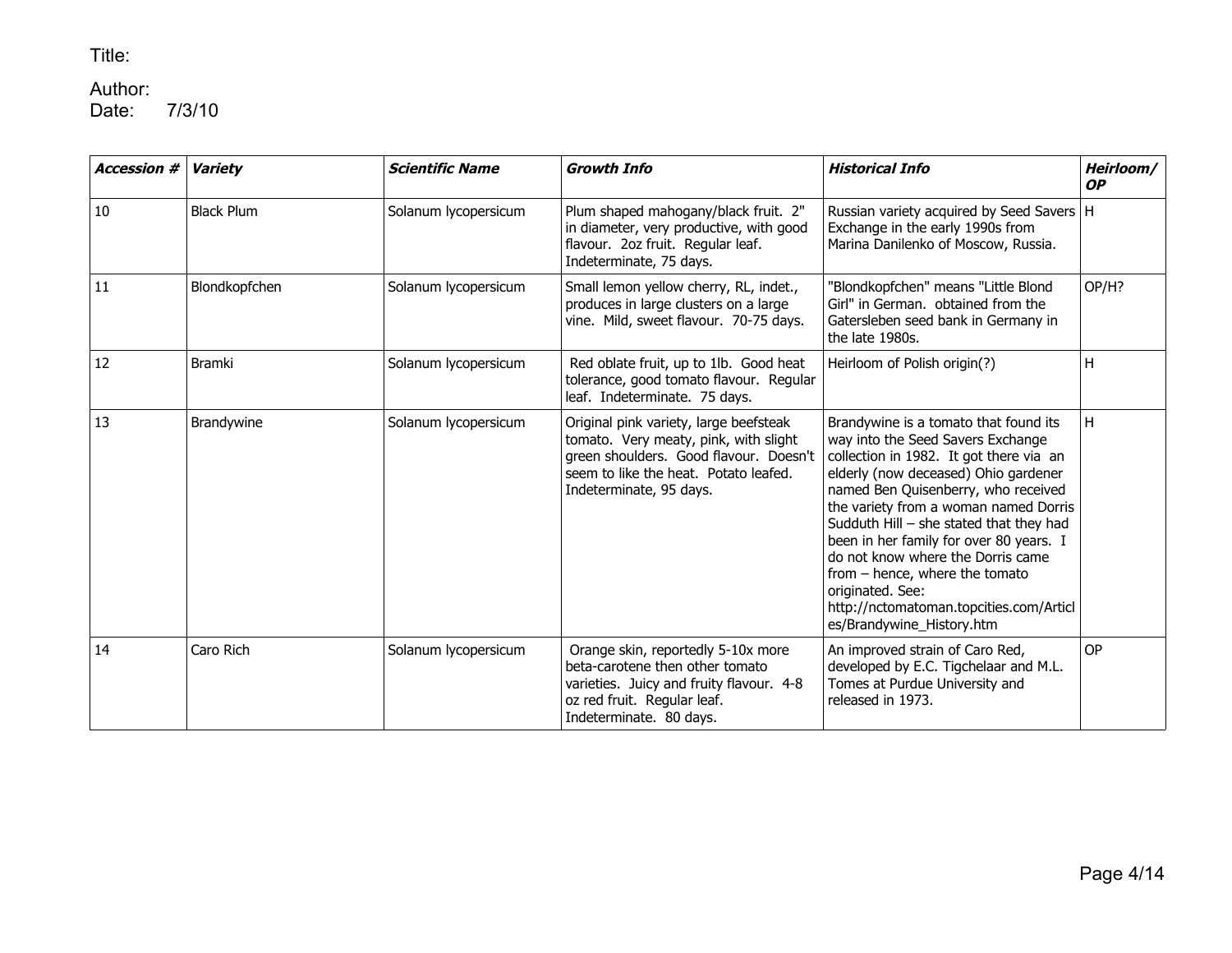## Author:<br>Date:

| <b>Accession #</b> | <b>Variety</b>                        | <b>Scientific Name</b> | <b>Growth Info</b>                                                                                                                                                                                                                                                                                                                                                    | <b>Historical Info</b>                                                                                                                                                                                                                                                                                                                                                                                                                                                          | Heirloom/<br><b>OP</b> |
|--------------------|---------------------------------------|------------------------|-----------------------------------------------------------------------------------------------------------------------------------------------------------------------------------------------------------------------------------------------------------------------------------------------------------------------------------------------------------------------|---------------------------------------------------------------------------------------------------------------------------------------------------------------------------------------------------------------------------------------------------------------------------------------------------------------------------------------------------------------------------------------------------------------------------------------------------------------------------------|------------------------|
| 15                 | Cherokee Purple                       | Solanum lycopersicum   | Indet., regular leaf plant with dark<br>purple beefsteak fruit, 6-16 oz. Some<br>green shoulders, this is a particular<br>tomato that needs just the right<br>conditions for it to grow. 80-85 days.                                                                                                                                                                  | Original seed sent to Craig LeHoullier by   H<br>John D. Green of Sevierville,<br>Tennessee, in 1990 as an unnamed<br>variety. Mr. Green got the variety from<br>a woman who, in turn, received them<br>from her neighbour. The neighbour<br>claimed that they have been in their<br>family for 100 years, originally receiving<br>them from the Cherokee Indians. Craig<br>named the variety and listed it in the<br>SSE yearbook the year after he first<br>grew them (1990). |                        |
| 16                 | Coracao Di Boi                        | Solanum lycopersicum   |                                                                                                                                                                                                                                                                                                                                                                       | Story from Mary: This variety has been<br>saved for many years, perhaps 20 or<br>more, by my father-in-law. He originally<br>got the seed from a Ukrainian<br>neighbour. The fruit is heart shaped<br>which is why it is now called Cora $\tilde{A} \tilde{S} \tilde{A} E$ o<br>by my Portuguese-speaking father-in-<br>law. The fruit is very large and meaty.                                                                                                                 | H                      |
| 17                 | Delicious                             | Solanum lycopersicum   | Large, meaty scarlet red fruit with few<br>seeds on a regular leafed plant. This<br>particular variety still holds the Guiness<br>Record for largest tomato (at 7lbs),<br>although fruit is much more likely to be<br>in the 1-2lb range. Fruit can vary<br>between globe-shaped and more<br>irregular ribbed-shape. Resistant to<br>cracking. Indeterminate, 85 days | Introduced by Burpee in 1964 after<br>years of selection from 'Beefsteak<br>(Crimson Cushion)'.                                                                                                                                                                                                                                                                                                                                                                                 | OP                     |
| 18                 | Dingwall Scotty (Ding Wall<br>Scotty) | Solanum lycopersicum   | Narrow, upright, heirloom plants<br>producing clusters of 3 to 4, 2-inch,<br>round, red tomatoes with rich flavors<br>and just the right touch of acidity.<br>Regular leaf. Indeterminate. 75 days.                                                                                                                                                                   | $\overline{?}$                                                                                                                                                                                                                                                                                                                                                                                                                                                                  | OP/H?                  |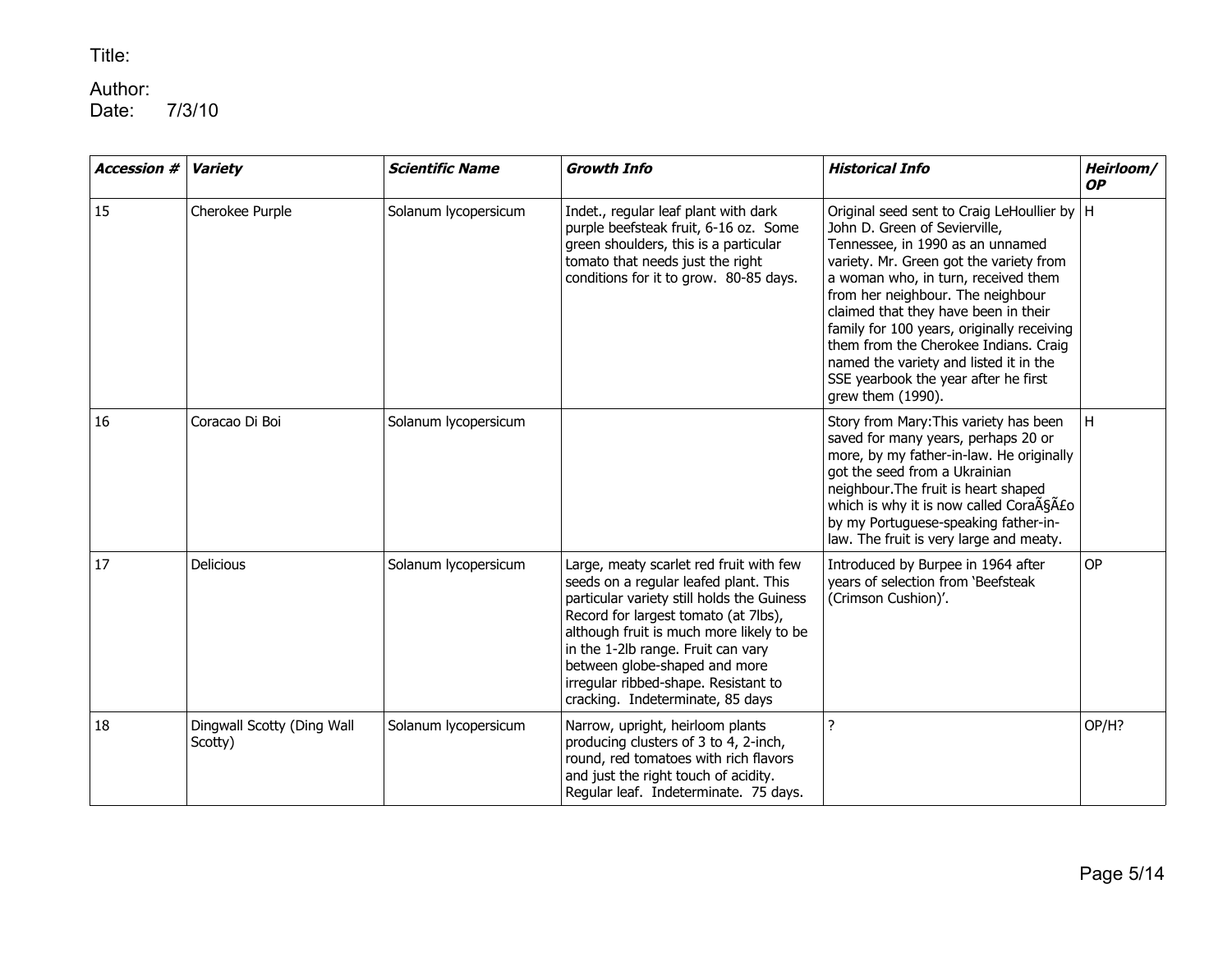# Author:<br>Date:

| <b>Accession #</b> | <b>Variety</b>                             | <b>Scientific Name</b> | <b>Growth Info</b>                                                                                                                                                                                                                                                                                                                                      | <b>Historical Info</b>                                                                                                                                                                                                                                                                                                  | Heirloom/<br><b>OP</b> |
|--------------------|--------------------------------------------|------------------------|---------------------------------------------------------------------------------------------------------------------------------------------------------------------------------------------------------------------------------------------------------------------------------------------------------------------------------------------------------|-------------------------------------------------------------------------------------------------------------------------------------------------------------------------------------------------------------------------------------------------------------------------------------------------------------------------|------------------------|
| 19                 | Dr. Wyche's Yellow                         | Solanum lycopersicum   | Large irregular deep yellow/orange fruit.<br>Pomegranate shape inside, full of<br>cavities. Sweet, fruity, juicy, very<br>flavourful and delicious. Heat resistant.<br>Large beefsteak type fruit. 85 days. RL,<br>indeterminate.                                                                                                                       | Originally from Dr. Wyche, who owned<br>a circus and bred this tomato.                                                                                                                                                                                                                                                  | H                      |
| 20                 | Evan's Purple Plum (Evan's<br>Purple Pear) | Solanum lycopersicum   | Paste/canning tomato, excellent flavour.<br>Large plants. Indeterminate. Potato<br>Leaf. Mid season.                                                                                                                                                                                                                                                    | From Brad Gate's farm, an accidental<br>cross found in the late 90's and<br>introduced to SSE in 2008.                                                                                                                                                                                                                  | <b>OP</b>              |
| 21                 | Fantome Du Laos (Ghost of<br>Laos)         | Solanum lycopersicum   | RL, indet. Plant produces large yields of<br>6-12oz pale yellow/white fruit. Flavour<br>leaves a lot to be desired, but it's an<br>interesting history and interesting to look it's thought to originate from Laos.<br>at. Very pretty. Good keeper, which is<br>also a bonus, can be kept several<br>months under the right conditions. 80-85<br>days. | There's a fable with this tomato: when<br>it glows fluorescent green, tomatoes<br>are afoot. As the name would suggest,                                                                                                                                                                                                 | H                      |
| 22                 | Gardener's Delight (Sugar<br>Lump)         | Solanum lycopersicum   | Medium sized cherry fruit, red, acidic<br>and "old-time" tomato flavour.<br>Indeterminate, RL, will bear until frost.<br>Produces in trusses. 70 days.                                                                                                                                                                                                  | Bred by Paul Tellhelm and introduced in   H<br>1950-1951 by Ernst Benary Samenzucht<br>(formerly of Erfurt, East Germany; now<br>Hann Muenden, Germany). It was<br>named "Benary's Gartenfreude,<br>Hochzucht". * Offered commercially<br>by Jung Quality Seed, Randolph,<br>Wisconsin in 1960 as Jung's Sugar<br>Lump. |                        |
| 23                 | German Cascade                             | Solanum lycopersicum   | RL, indeterminate plant. 4ft in height.<br>Golf ball size round red brilliant red fruit.<br>Earthy flavour, VERY tasty, with good<br>acidic bite. 85-90 days. Doesn't tolerate<br>heat too well. Moderate production in a<br>really harsh summer. Produces in<br>bunches of 3-5 fruit per.                                                              | None available. The merchants of the<br>seed that I spoke with said their mom<br>had been growing it for at least 50<br>years, and she originally received the<br>seed from a German neighbour.                                                                                                                         | H                      |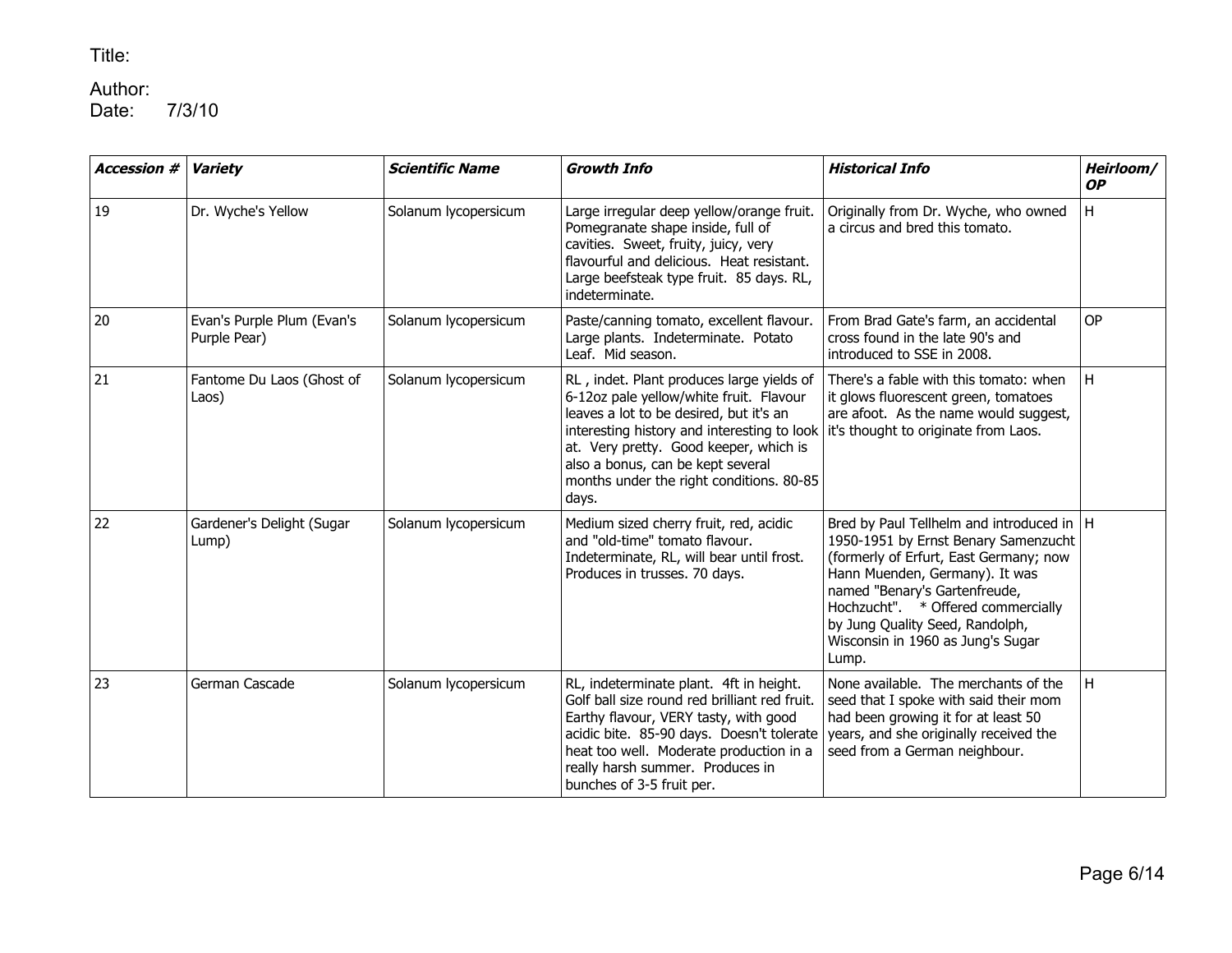## Author:<br>Date:

| <b>Accession #</b> | <b>Variety</b>         | <b>Scientific Name</b> | <b>Growth Info</b>                                                                                                                                                                                     | <b>Historical Info</b>                                                                                                                                                                   | Heirloom/<br><b>OP</b> |
|--------------------|------------------------|------------------------|--------------------------------------------------------------------------------------------------------------------------------------------------------------------------------------------------------|------------------------------------------------------------------------------------------------------------------------------------------------------------------------------------------|------------------------|
| 24                 | <b>Giant Tree</b>      | Solanum lycopersicum   | 1lb+ large pink beefsteak-type. Vines<br>can reach up to 18ft. Indeterminate, 90<br>days.                                                                                                              | $\overline{?}$                                                                                                                                                                           | H                      |
| 25                 | Glasnost               | Solanum lycopersicum   | 3" smooth oblate red fruit, very meaty<br>with excellent flavour. Indeterminate.<br>Regular leaf. 75 days.                                                                                             | Variety from Siberia.                                                                                                                                                                    | <b>OP</b>              |
| 28                 | Goose Creek            | Solanum lycopersicum   | Red globular fruit, about 6-8 oz in size,<br>with reported very good production. A<br>rarer variety. Regular leaf.<br>Indeterminate, 75 days.                                                          | Family heirloom from California, USA.<br>Some date it to be from the early<br>1800's, but history shows there were no<br>smooth tomatoes at that time, so the<br>actual date is unknown. | H                      |
| 26                 | Green Zebra            | Solanum lycopersicum   | Heavily producing plant, fruit is green<br>streaked with yellow when ripe. Fruit<br>about 2" in diambeter. A really strong,<br>tangy/acidic taste. Delicious. Regular<br>leaf. Indeterminate. 80 days. | Originally bred in 1983 by Tom Wagner<br>of Redmond, Washington, USA, and<br>was first offered in his Tater-Mater<br>Seed Catalogue.                                                     | <b>OP</b>              |
| 27                 | Gregori's Altai        | Solanum lycopersicum   | Large pink beefsteak type fruit, sweet<br>with good flavour. Good production, 10-<br>16oz fruit. Indeterminate. Regular leaf.<br>80 days.                                                              | Heirloom from the Altai Mountains,<br>Russia.                                                                                                                                            | H                      |
| 29                 | Hahms Gelbe Topftomate | Solanum lycopersicum   | Extremely small 6" dwarf cherry tomato<br>plant. Good production of tasty yellow<br>fruit, Rugose foliage. Determinate.<br>65-70 days.                                                                 | Introduced by Reinhard Kraft,<br>Neukirchen, Germany.                                                                                                                                    | OP/H?                  |
| 30                 | Harbinger              | Solanum lycopersicum   | Reportedly very good for ripening off the<br>vine. Classic tomato flavour. Does well<br>in cool/wet areas as it was bred for the<br>British climate. Regular leaf.<br>Indeterminate. 60 days.          | English variety, introduced to the<br>market in 1910.                                                                                                                                    | H                      |
| 31                 | <b>Isis Candy</b>      | Solanum lycopersicum   | 1 oz cherry tomato, yellow/orange with<br>a pink blush when ripe. Firm flesh, large<br>seed cavities, moderate yields.<br>Indeterminate. Regular leaf. 75-80<br>days.                                  | Bred by Joe Bratka of NJ, one parent is<br>Marizol Purple. Joe Bratka introduced it<br>through SSE in 1992.                                                                              | <b>OP</b>              |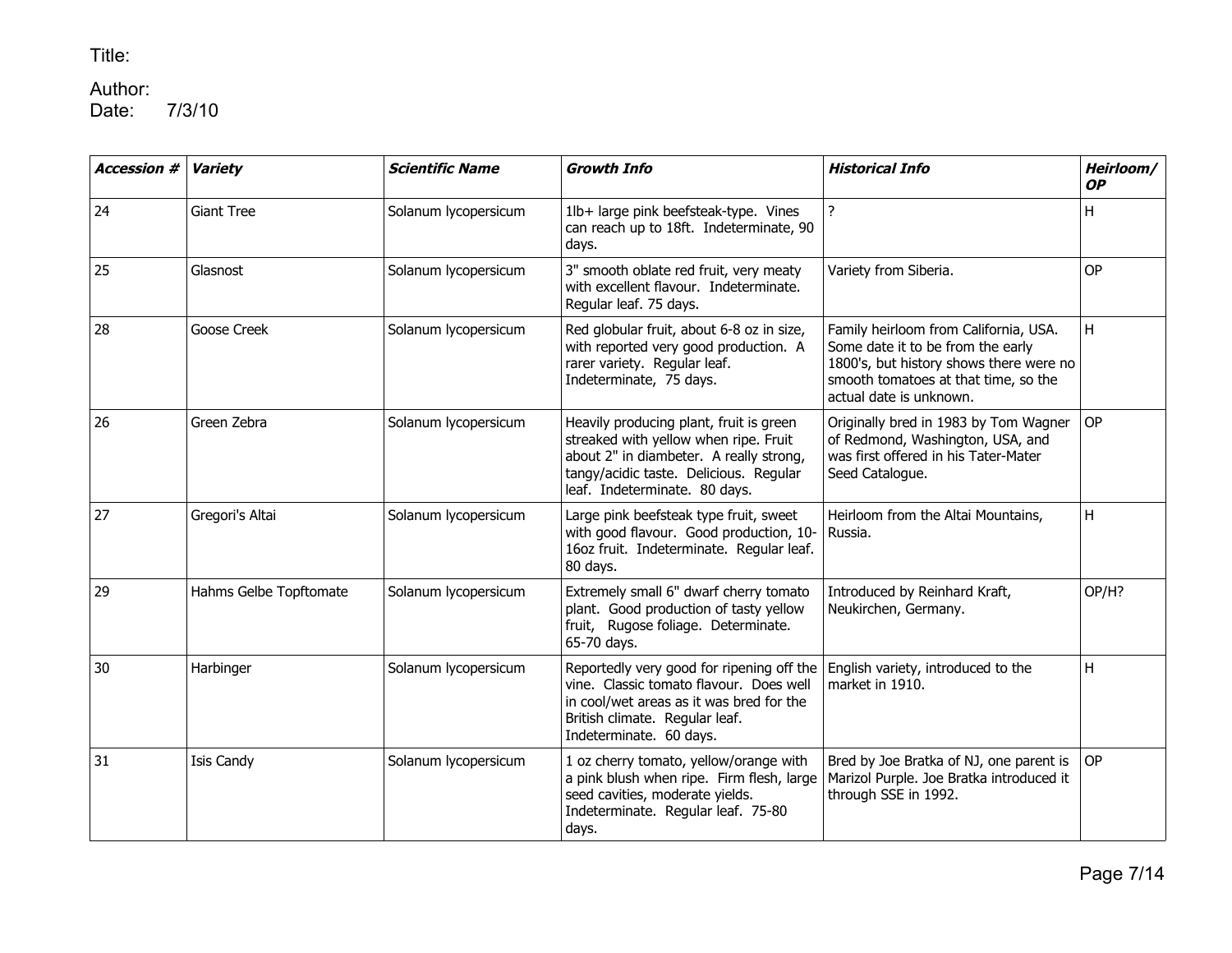# Author:<br>Date:

| <b>Accession #</b> | <b>Variety</b>                               | <b>Scientific Name</b> | <b>Growth Info</b>                                                                                                                                                                                                                                                                                                                                                                                                    | <b>Historical Info</b>                                                                                              | Heirloom/<br><b>OP</b> |
|--------------------|----------------------------------------------|------------------------|-----------------------------------------------------------------------------------------------------------------------------------------------------------------------------------------------------------------------------------------------------------------------------------------------------------------------------------------------------------------------------------------------------------------------|---------------------------------------------------------------------------------------------------------------------|------------------------|
| 32                 | Japanese Black Trifele<br>(Yaponskiy Trufel) | Solanum lycopersicum   | Produces 4-7oz pear shaped fruit with<br>dark brown/black skin. Very good<br>flavour, good producer. Some green<br>shouldering. Potato leaf. Indeterminate.<br>70-80 days.                                                                                                                                                                                                                                            | Russian OP variety.                                                                                                 | OP                     |
| 33                 | Jaune Flammee                                | Solanum lycopersicum   | Deep orange skin, fruit 2-3oz each,<br>borne in clusters on the vine. Sharp<br>taste, excellent flavour. Regular Leaf.<br>Indeterminate 75 days.                                                                                                                                                                                                                                                                      | French family heirloom, originating from   H<br>Norbert Parreira of Helliner, France.<br>Name means 'Firey Yellow'. |                        |
| 34                 | <b>Joffre</b>                                | Solanum lycopersicum   | Black/purple fruit with green shoulders<br>and reportedly very good flavour.<br>Regular leaf. Indeterminate. 75 days.                                                                                                                                                                                                                                                                                                 | French OP, possibly heirloom variety<br>said to be named after a WWI French<br>field marshall.                      | OP/H?                  |
| 35                 | Keeping Tom                                  | Solanum lycopersicum   | Heralded for its keeping properties, will<br>keep for many months if picked green<br>and kept in a cold cellar. Small<br>Indeterminate plant, productive tomato,<br>that ripens slowly and stays in good<br>shape long after harvesting. May Be<br>picked part ripe and will ripen slowly in<br>cool place. Oddly, it may often appear<br>unripe, but when cut it will be bright red.<br>Indeterminate. Regular leaf. | ?                                                                                                                   | OP/H?                  |
| 36                 | Kimberley                                    | Solanum lycopersicum   | Early, tall and sprawling plant, high<br>yields of 1-2" round red fruit, slightly<br>oblong. Indeterminate. Potato leaf.<br>55-60 days.                                                                                                                                                                                                                                                                               | Named after Kimberley, BC where it<br>was bred in the 1980's (parentage is<br>disputed).                            | <b>OP</b>              |
| 37                 | Lambert's General Grant                      | Solanum lycopersicum   | This very old heirloom has large rose-<br>pink fruit that are oblate and ridged.<br>Vine ripened fruit have the best flavor.<br>Indeterminate, finely dissected foliage.<br>85 days.                                                                                                                                                                                                                                  | Developed by a gardener named Mr.<br>Lambert in Bellefonte, Pennsylvania in<br>1869.                                | H                      |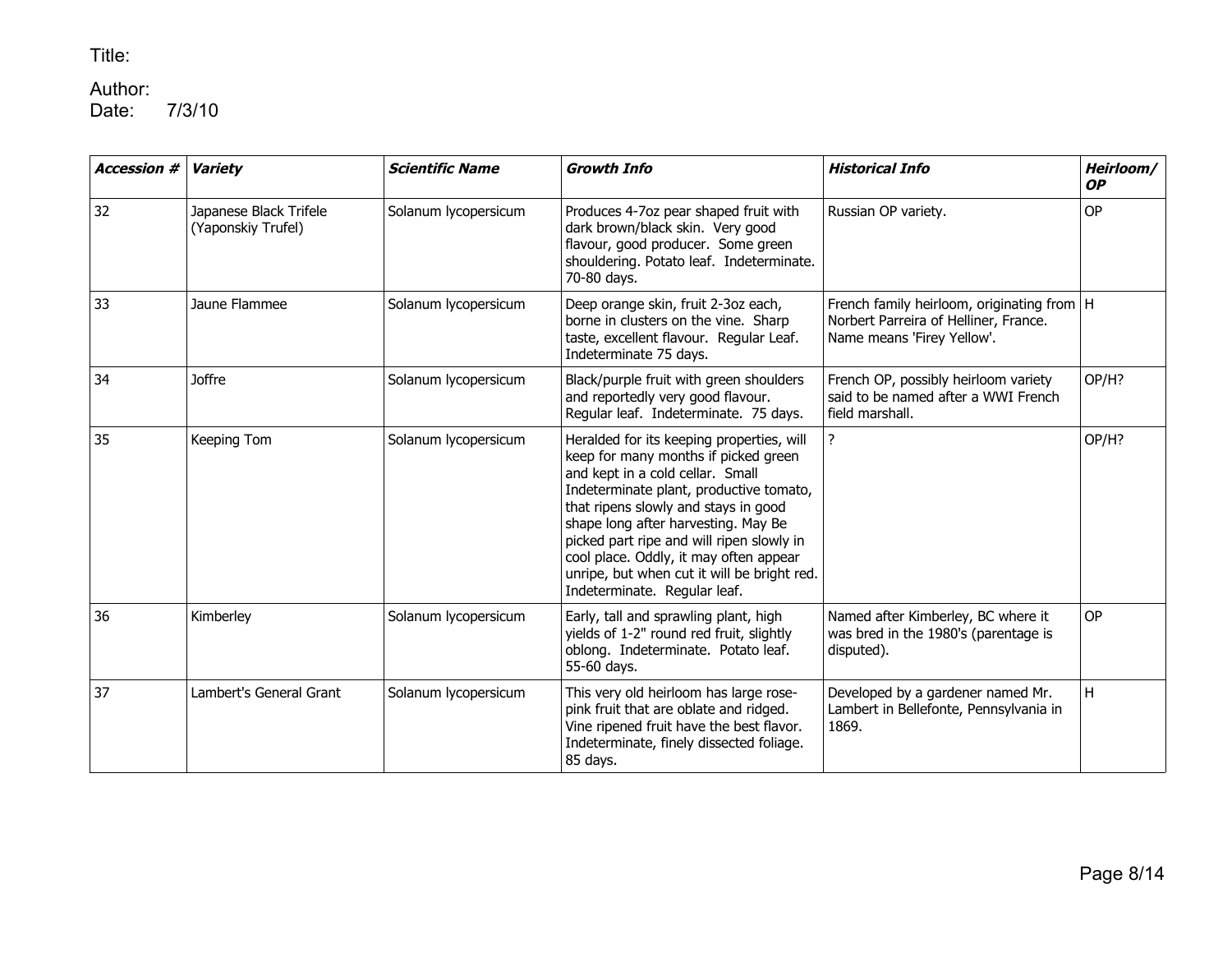# Author:<br>Date:

| <b>Accession #</b> | <b>Variety</b>                             | <b>Scientific Name</b> | <b>Growth Info</b>                                                                                                                                                                                                                                                                                                                                                      | <b>Historical Info</b>                                                                                                                                                                                                                                                                                   | Heirloom/<br><b>OP</b> |
|--------------------|--------------------------------------------|------------------------|-------------------------------------------------------------------------------------------------------------------------------------------------------------------------------------------------------------------------------------------------------------------------------------------------------------------------------------------------------------------------|----------------------------------------------------------------------------------------------------------------------------------------------------------------------------------------------------------------------------------------------------------------------------------------------------------|------------------------|
| 38                 | Legend                                     | Solanum lycopersicum   | 4" in diameter slightly oblate red fruit.<br>Mild flavour, especially for a red, meaty<br>with few seeds. Blight and crack<br>resistant. Regular leaf. Indeterminate,<br>75 days.                                                                                                                                                                                       | Developed by Dr. James Baggett at<br>Oregon State University.                                                                                                                                                                                                                                            | OP                     |
| 39                 | Manitoba                                   | Solanum lycopersicum   | Early determinate variety bred for the<br>short seasoned prairies. Very good<br>variety for cool climates and short<br>seasons, if in high-heat temps it will<br>delay production, but doesn't seem to<br>hamper it. good flavour and excellent<br>yields. 2-6oz (reports of 10-14oz) each,<br>red globular fruit, tart flavour.<br>Determinate. regular leaf. 65 days. | Breeder and vendor: Expt. Farm,<br>Morden, Manitoba, Canada. Parentage:<br>(Marglobe x Bounty) x Redskin.<br>Adaptation: Southern Canadian prairies.<br>1956.                                                                                                                                            | H                      |
| 40                 | <b>Montreal Tasty</b>                      | Solanum lycopersicum   | Round red fruit, excellent yields, 4-8oz<br>fruit. Sometimes oblate shape. Regular<br>leaf. Indeterminate. 75 days.                                                                                                                                                                                                                                                     | Canadian heirloom                                                                                                                                                                                                                                                                                        | Η                      |
| 41                 | Moskvich (Moskovich,<br>Moskvic, Moskovic) | Solanum lycopersicum   | Indet., RL plant, produces large globular<br>beefsteak-type fruit. Red, a really good<br>all purpose tomato. Great flavour. 70-75<br>days.                                                                                                                                                                                                                              | From Russian it is translated to "person<br>who lives in Moscow". Developed in<br>the 1970's by Vavilov Institute (IOGEN,<br>Moscow).                                                                                                                                                                    | <b>OP</b>              |
| 42                 | Orange Oxheart                             | Solanum lycopersicum   | Large 12-16oz fruit, oxheart shape, firm<br>flesh and few seeds. Regular leaf.<br>Indeterminate. 80 days.                                                                                                                                                                                                                                                               | <sup>2</sup>                                                                                                                                                                                                                                                                                             | OP/H?                  |
| 43                 | Paul Robeson                               | Solanum lycopersicum   | Pleated/irregular brown-black-purple<br>fruit. 7-15 oz each. Reportedly up to<br>2lbs. Very good flavour, fair yield.<br>Regular leaf. Indeterminate. 70-75<br>days.                                                                                                                                                                                                    | Russian heirloom which was made<br>available by Marina Danilenko, a<br>Moscow seedswoman; named in honor<br>of the black opera singer star of King<br>Solomon's Mines, 1937, Paul Robeson,<br>who was also an advocate of equal<br>rights for Blacks and was very popular<br>in the former Soviet Union. | Heirloom               |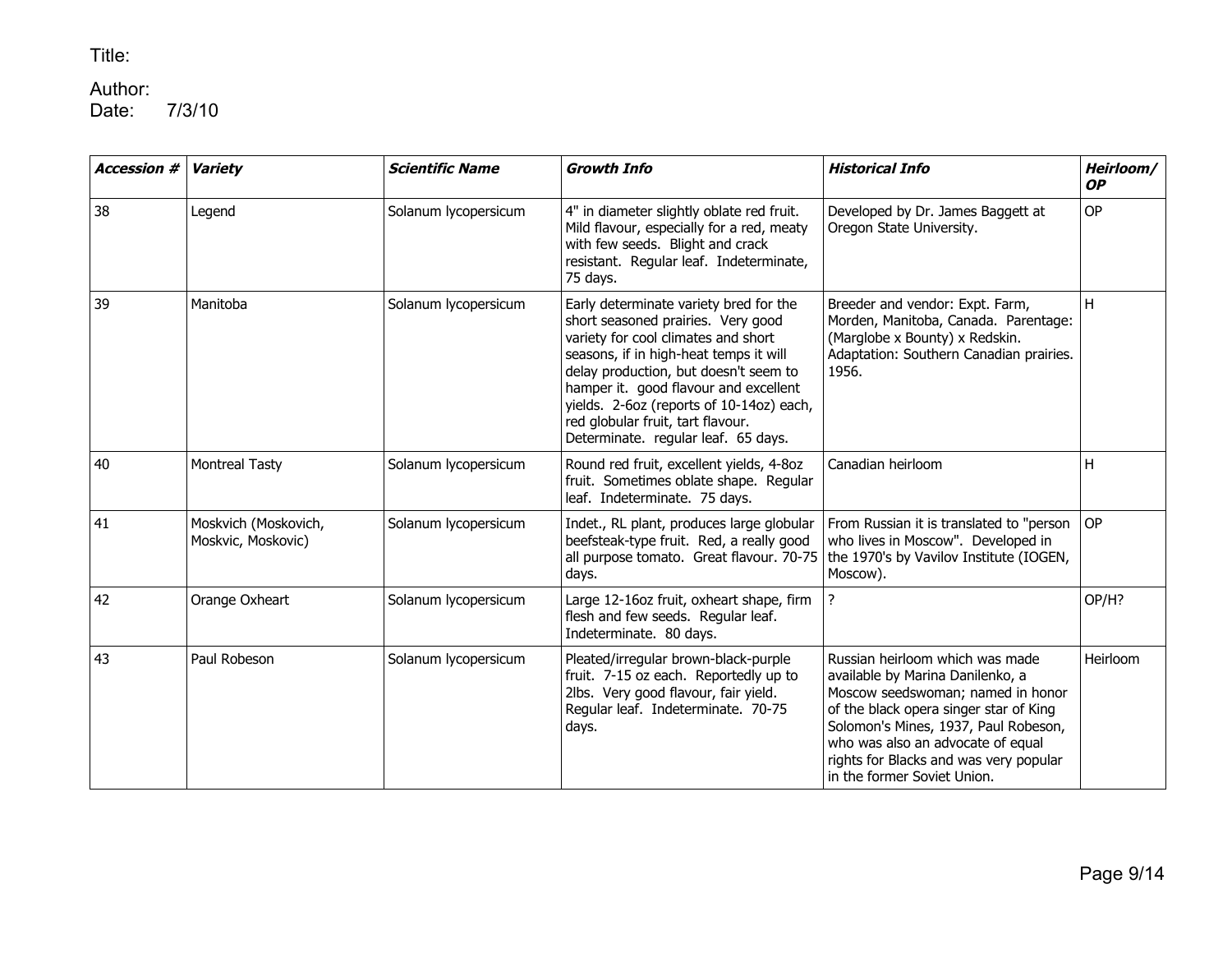## Author:<br>Date:

| <b>Accession #</b> | <b>Variety</b>                         | <b>Scientific Name</b>                         | <b>Growth Info</b>                                                                                                                                                                                                                                   | <b>Historical Info</b>                                                                                                                                                                                                                                                                           | Heirloom/<br><b>OP</b>  |
|--------------------|----------------------------------------|------------------------------------------------|------------------------------------------------------------------------------------------------------------------------------------------------------------------------------------------------------------------------------------------------------|--------------------------------------------------------------------------------------------------------------------------------------------------------------------------------------------------------------------------------------------------------------------------------------------------|-------------------------|
| 44                 | Perestroika                            | Solanum<br>lycopersicumSolanum<br>lycopersicum | red-orange uniform smooth fruit, solid 8-<br>10oz meaty with few seeds. A market<br>favourite. Indeterminate. Regular leaf.<br>70 days.                                                                                                              | Russian variety from Siberia.<br>Perestroika is the Russian term (now<br>used in English) for the economic<br>reforms introduced in June 1985 by the<br>Soviet leader Mikhail Gorbachev. Its<br>literal meaning is "restructuring",<br>referring to the restructuring of the<br>Soviet economy.  | OP                      |
| 45                 | Persimmon                              | Solanum lycopersicum                           | Deep yellow/orange fruit. Vigorous vine.<br>1lb+ beefsteak fruit. Meaty and sweet.<br>Regular leaf. Indeterminate. 80 days.                                                                                                                          | Dates back to the mid-1800's.                                                                                                                                                                                                                                                                    | H                       |
| 46                 | Pink Zebra                             | Solanum lycopersicum                           | No information currently available.                                                                                                                                                                                                                  | $\overline{?}$                                                                                                                                                                                                                                                                                   | OP/H?                   |
| 47                 | Plum Tigris (Slivovidnyi<br>Polosatyi) | Solanum lycopersicum                           | Regular leaf determinate plant with a<br>high yield of 4 oz plum fruit with red and<br>yellow skin, very good flavor, 80 days.                                                                                                                       | Russian commercial variety, introduced<br>to North America by Andrey Baranovski<br>of Minsk, Belarus in the early 2000s.<br>The original Russian name was is<br>translated as 'Striped Plum' but it was<br>incorrectly translated, and came to be<br>known as 'Plum Tigris' in North<br>America. | <b>OP</b>               |
| 76                 | Pruden's Purple (Prudence<br>Purple)   | Solanum lycopersicum                           | ndeterminate potato-leafed plant. 75-85<br>days. Plant produces dark pink<br>beefsteak fruit, sweet flavour with<br>smooth texture. Fruit measures 10-<br>16oz, moderate to good yields.                                                             | Variety dates back to at least the 19th<br>century.                                                                                                                                                                                                                                              | $\overline{\mathsf{H}}$ |
| 48                 | Purple Prince (Black Prince)           | Solanum<br>lycopersicumSolanum<br>lycopersicum | RL plant, produces tennis ball sized<br>brown/dark purple fruit. Slightly ovular<br>in shape. 3-4oz each. Quite tasty, but<br>didn't seem to withstand really high heat<br>and water rationing very well. Poor<br>production in my area. 80-85 days. | Reportedly an heirloom from Siberia.<br>80-85 days.                                                                                                                                                                                                                                              | Η                       |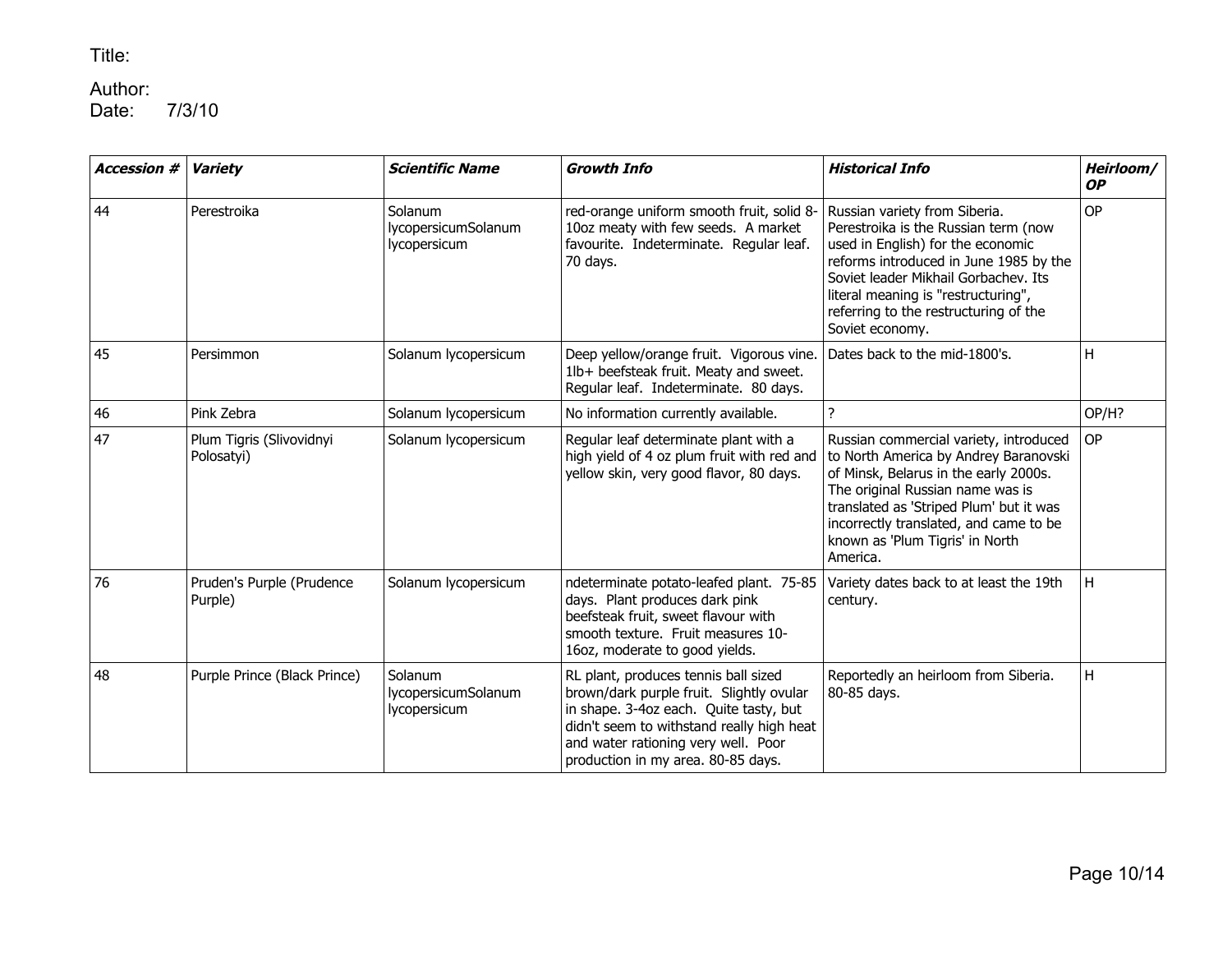## Author:<br>Date:

| <b>Accession #</b> | Variety         | <b>Scientific Name</b>                         | <b>Growth Info</b>                                                                                                                                                                                                                                                                 | <b>Historical Info</b>                                                                                                                   | Heirloom/<br><b>OP</b> |
|--------------------|-----------------|------------------------------------------------|------------------------------------------------------------------------------------------------------------------------------------------------------------------------------------------------------------------------------------------------------------------------------------|------------------------------------------------------------------------------------------------------------------------------------------|------------------------|
| 49                 | Purple Russian  | Solanum lycopersicum                           | Plum-type shape, although quite juicey<br>so not appropriate for pastes. Brownish-<br>pink fruit, some green shouldering. Very<br>good flavour. Regular leaf.<br>Indeterminate 75 days.                                                                                            | Heirloom variety from the Ukraine. Seed   H<br>are originally from Irma Henkel, 1980<br>and then introduced to North American<br>market. |                        |
| 77                 | Red Robin       | Solanum lycopersicum                           | Small dwarf plant, growing to<br>approximately 25-30cm high. Well<br>suited to containers. Produces tight<br>clusters of 6-8 red cherry tomatoes.<br>Good production. Said to be able to<br>produce under even poor light<br>conditions. Determinate, regular leaf,<br>55-60 days. | 2                                                                                                                                        | <b>OP</b>              |
| 50                 | Roma VF         | Solanum lycopersicum                           | RL, det. Plant. Good production of plum  ?<br>shaped fruit. Best for sauces, canning,<br>and preserving. Very dry. VF<br>resistance. 70 days.                                                                                                                                      |                                                                                                                                          | <b>OP</b>              |
| 51                 | Rose            | Solanum lycopersicum                           | Large pink, irregular beefsteak-type fruit.<br>Very good flavour, 3" 10oz fruit.<br>Reportedly a cross between Brandywine<br>and Rutgers tomatoes, crack and disease<br>resistant. Indeterminate. Regular leaf.<br>80 days.                                                        | Amish heirloom from New Holland, PA,<br>USA.                                                                                             | H                      |
| 52                 | Ruby Treasure   | Solanum lycopersicum                           | Winter keeping variety, will keep for a<br>few months in a cold cellar and ripen<br>slowly if picked green for storage. Red<br>fruit, firm with smooth skin, retains<br>excellent flavour and colour for storage.<br>Determinate. Regular leaf. 85 days.                           | Tim Peters development.                                                                                                                  | <b>OP</b>              |
| 53                 | Russian Oxheart | Solanum<br>lycopersicumSolanum<br>lycopersicum | High yielding plant, half-pound oxheart<br>shaped fruit. Good flavour.<br>Indeterminate. Regular leaf. 85 days.                                                                                                                                                                    | ?                                                                                                                                        | OP/H?                  |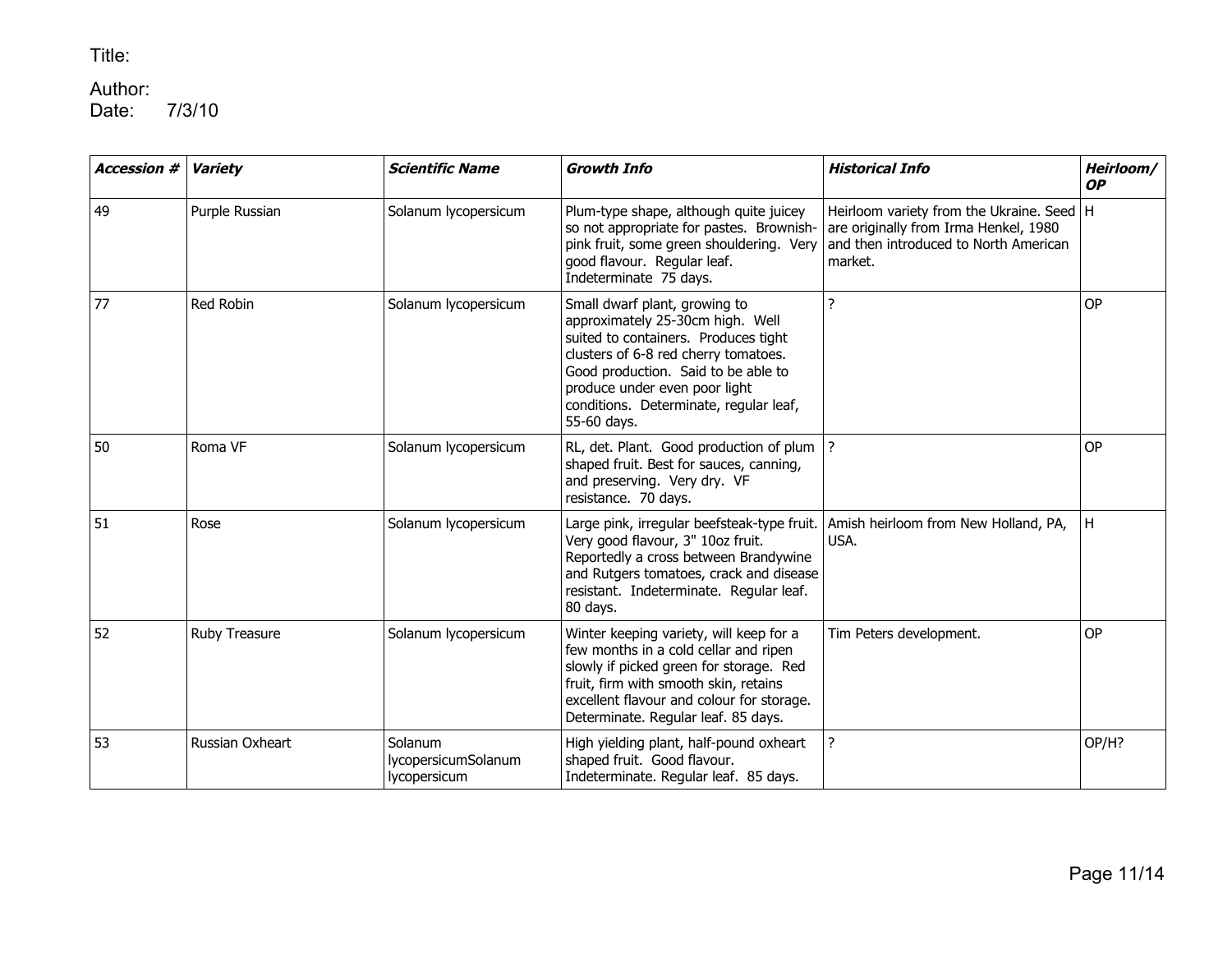# Author:<br>Date:

| <b>Accession #</b> | <b>Variety</b>                | <b>Scientific Name</b>                         | <b>Growth Info</b>                                                                                                                                                                                                                                                                                                                                         | <b>Historical Info</b>                                                                                                                                                                                                                | Heirloom/<br><b>OP</b> |
|--------------------|-------------------------------|------------------------------------------------|------------------------------------------------------------------------------------------------------------------------------------------------------------------------------------------------------------------------------------------------------------------------------------------------------------------------------------------------------------|---------------------------------------------------------------------------------------------------------------------------------------------------------------------------------------------------------------------------------------|------------------------|
| 54                 | San Francisco Fog             | Solanum<br>lycopersicumSolanum<br>lycopersicum | Tomato specially bred fro cool, wet<br>climates. Red globular, 2-3" in diameter,<br>2-4oz fruit. Plants grow 7-8ft, slightly<br>more acidic than sweet taste, vigorous<br>production, good resistance to BER and<br>splitting. Regular leaf. Indeterminate,<br>80 days. Said to be bred / adapted for<br>the cool nights of the San Francisco Bay<br>area. |                                                                                                                                                                                                                                       | <b>OP</b>              |
| 55                 | Sasha's Altai (Sasha's Pride) | Solanum lycopersicum                           | Round, red globular fruit, very flavourful<br>and good for fresh eating and<br>preservation. Fruit sets in cooler<br>climates easily. Indeterminate. Regular<br>leaf. 60 days.                                                                                                                                                                             | Russian heirloom from the Altai<br>Mountains. For full history see here:<br>http://www.seedstrust.com/st/sasha.ht<br>ml                                                                                                               | н                      |
| 56                 | Sicilian Saucer               | Solanum<br>lycopersicumSolanum<br>lycopersicum | Large, ribbed, very irregular shape, very<br>good flavour, few seeds, excellent for<br>sauces and preservation. Fruit up to 1lb.<br>Regular leaf. Indeterminate. 85 days.                                                                                                                                                                                  | Family heirloom from Italy that has<br>been passed around by Mr. Cook, from<br>Mississauga. Mr. Cook received the seed<br>from his Sicilian neighbor who has had<br>it in his family for generations. First<br>listed in SSE in 2008. | H.                     |
| 57                 | Slavic Masterpiece            | Solanum lycopersicum                           | 4-8 oz red round meaty fruit. Vigorous<br>6ft+ plants. Good resistance to splits.<br>Good taste, good acid/sweet balance.<br>Indeterminate 75 days.                                                                                                                                                                                                        | Russian commercial open-pollinated<br>tomato, introduced to North American<br>by Andrey Baranovski of Minsk, Belarus<br>under the translated name.                                                                                    | <b>OP</b>              |
| 58                 | Stupice                       | Solanum lycopersicum                           | Early variety, compact plant, grows to<br>around 4ft. Red globular tomatoes,<br>wonderful flavour, sweet with a good<br>acid balance. Potato-leafed. Always the<br>first to appear and extremely productive<br>in my garden. Indeterminate. 60 days.                                                                                                       | Heirloom from Czechoslovakia                                                                                                                                                                                                          | H                      |
| 59                 | Tigerella (Mr. Stripey)       | Solanum lycopersicum                           | 4oz fruit, 2" in diameter. Skin is red<br>with yellow-green streaks. Flesh is red-<br>orange and quite tangy/tart. Regular<br>leaf. Indeterminate, 76 days.                                                                                                                                                                                                | A cross of Ailsa Craig with an unknown<br>var., bred by the Glasshouse Research<br>Inst. in England back in the 1930's.                                                                                                               | H                      |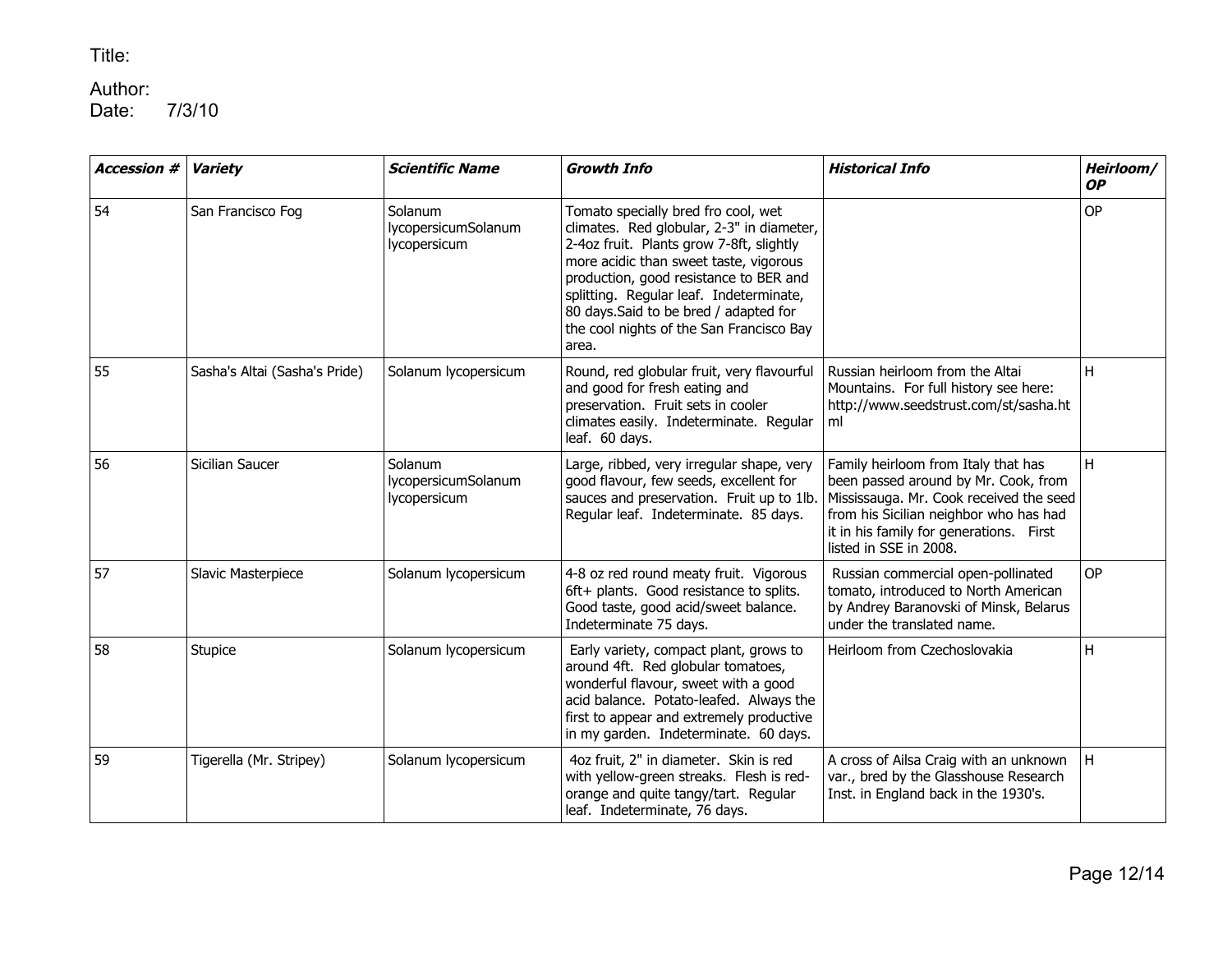## Author:<br>Date:

| <b>Accession #</b> | <b>Variety</b>             | <b>Scientific Name</b> | <b>Growth Info</b>                                                                                                                                                                     | <b>Historical Info</b>                                                                                                                                   | Heirloom/<br><b>OP</b> |
|--------------------|----------------------------|------------------------|----------------------------------------------------------------------------------------------------------------------------------------------------------------------------------------|----------------------------------------------------------------------------------------------------------------------------------------------------------|------------------------|
| 60                 | Tiny Tim                   | Solanum lycopersicum   | Dwarf tomato plant, reaches a maximum<br>of 12" high. Can be grown in an 8" pot.<br>Yields small braids of 3/4" red, round,<br>cherry tomatoes. Regular leaf.<br>Determinate. 50 days. | Developed by University of New<br>Hampshire, Durham, in 1945.<br>Parantage: Window Box x Red Currant.                                                    | H                      |
| 61                 | Tlacolula Ribbed           | Solanum lycopersicum   | Heavily pleated fruit, about 3" in<br>diameter. Shade, heat, drought<br>tolerant. Mild flavour, hollow. Red in<br>colour. RL, indeterminate. 80-85 days.                               | Heirloom from Oaxaca, Mexico. Said to   H<br>be unchanged and grown for<br>generations in the Tlacolula region.                                          |                        |
| 62                 | Tsygan (Zigan, Gypsy)      | Solanum lycopersicum   | 4-6oz black fruit. Vigorous 6ft+ plants.<br>Smokey flavour more acid than sweet,<br>meaty, good saucer. Rare in North<br>America. Regular leaf. Indeterminate,<br>80 days.             | Russian commercial variety, introduced<br>to North America by Andrey Baranovski,<br>Minsk Belarus in the early 2000s under<br>its translated name, Gypsy | <b>OP</b>              |
| 63                 | Urbikany                   | Solanum lycopersicum   | Tall regular leafed bush tomato, 2"<br>spherical fruits on 1m sprawling bushes.<br>Very early, very large crop.<br>Determinate. 65 days                                                | From Czechoslovakia.                                                                                                                                     | OP/H?                  |
| 64                 | Wapsipinicon Peach         | Solanum lycopersicum   | Small, ping pong sized fruit, yellow with<br>a slight fuzz over the skin. Vigorous<br>plants. Very sweet, low acidity. Regular<br>leafed. Indeterminate, 80 days.                      | Originally came from Dennis Schlicht<br>and was named after the Wapsipinicon<br>river in Iowa.                                                           | OP/H?                  |
| 65                 | Whippersnapper             | Solanum lycopersicum   | Compact cherry, tumbling/sprawling<br>plant, pinkish red slightly oblong fruit.<br>Similar to a grape tomato. Regular leaf.                                                            | ?                                                                                                                                                        | OP/H?                  |
| 66                 | Wonder Lights (Plum Lemon) | Solanum lycopersicum   | Plant produces 2-4oz lemon shaped<br>bright yellow fruit. Meaty, mild, and<br>sweet flavour. Regular leaf.<br>Indeterminate. 75 days.                                                  | Russian heirloom. Seed was collected<br>from an old seedsman in Moscow,<br>Russia.                                                                       | H                      |
| 67                 | <b>Yellow Lemon</b>        | Solanum lycopersicum   | Yellow globular fruit, sweet and juicy. 2-<br>4oz fruit. Regular leaf. Indeterminate,<br>85 days.                                                                                      | Originally Collected from Karaj, Iran in<br>January 1943 and donated to USDA in<br>May 1943.                                                             | H                      |